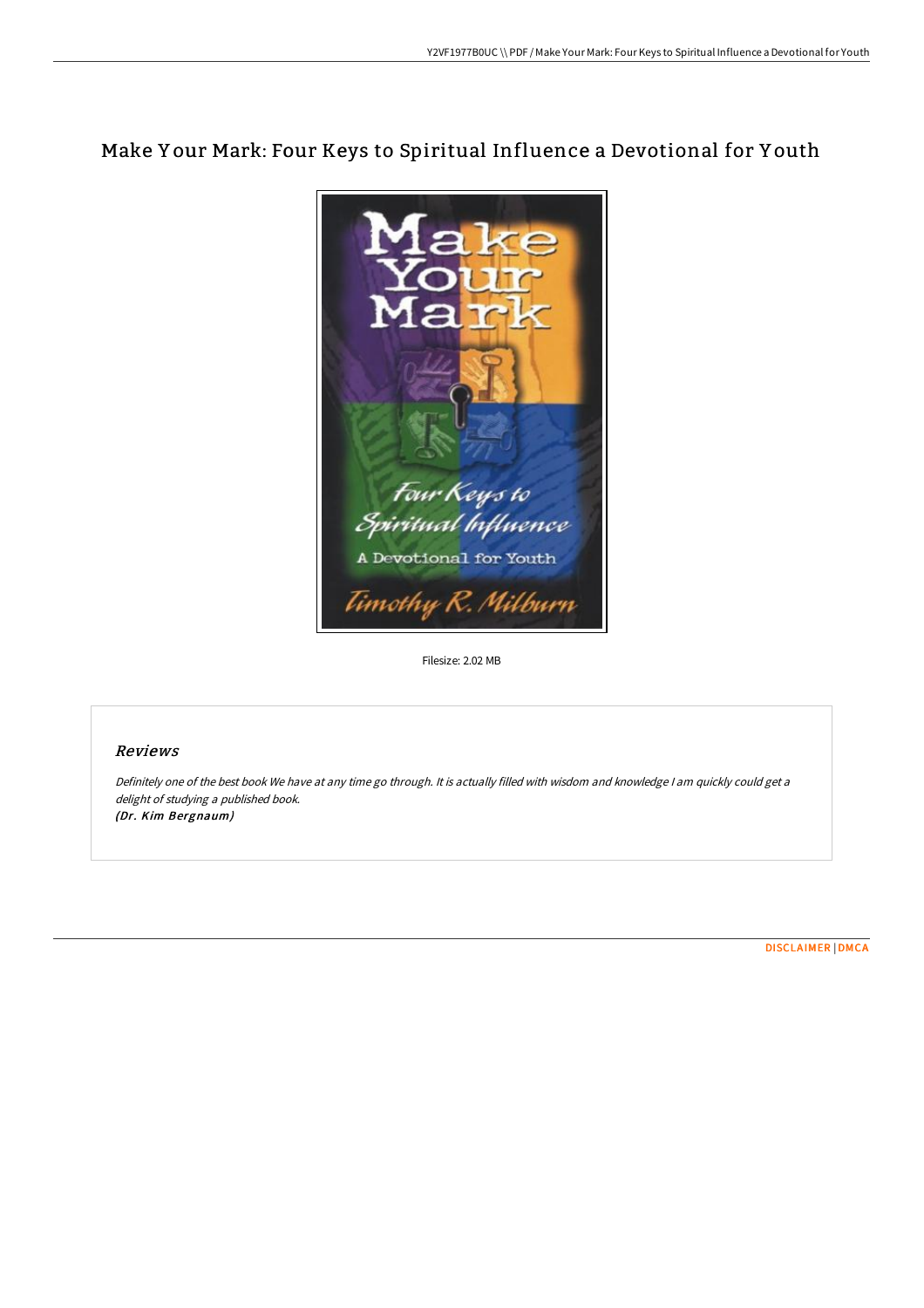# MAKE YOUR MARK: FOUR KEYS TO SPIRITUAL INFLUENCE A DEVOTIONAL FOR YOUTH



Barefoot Ministries of Kansas City, United States, 2006. Paperback. Book Condition: New. 208 x 135 mm. Language: English . Brand New Book. Attitude, Character, Faith, and Passion! Your teens will be challenged to become stronger more influential disciples of Christ, with this all new devotional. Read and meditate on scripture through real life stories that encourage you to respond to the principles you learn! Use it individually or as a group. Great for retreats, camps, small-group, meetings, Sunday School, discipleship series, and personal quiet time with God. Paper.

 $\blacksquare$ Read Make Your Mark: Four Keys to Spiritual Influence a [Devotional](http://techno-pub.tech/make-your-mark-four-keys-to-spiritual-influence-.html) for Youth Online Download PDF Make Your Mark: Four Keys to Spiritual Influence a [Devotional](http://techno-pub.tech/make-your-mark-four-keys-to-spiritual-influence-.html) for Youth